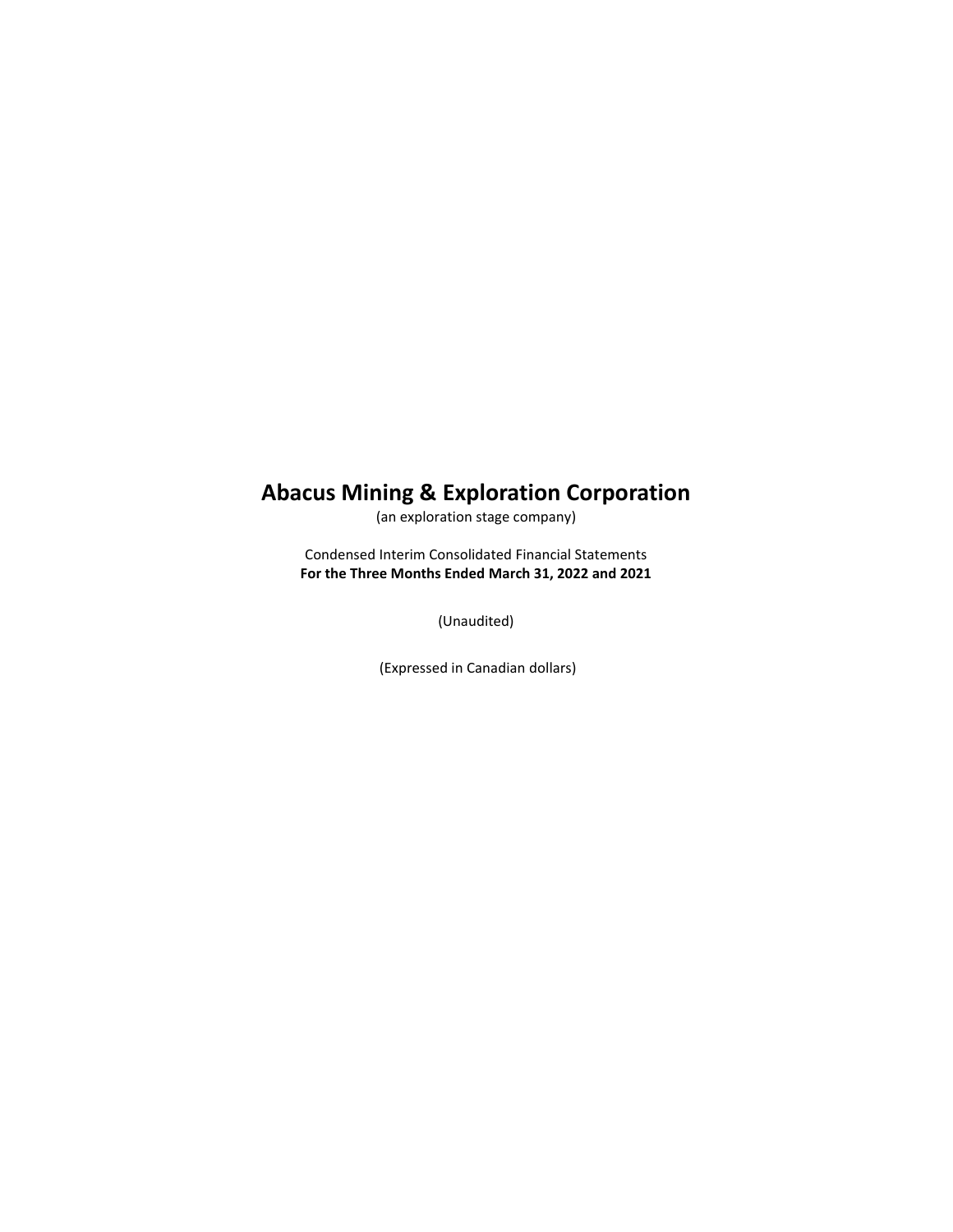| Index                                                                         | Page |
|-------------------------------------------------------------------------------|------|
| Notice to reader                                                              | 2    |
| Financial statements:                                                         |      |
| Condensed interim consolidated statements of financial position               | 3    |
| Condensed interim consolidated statements of comprehensive loss               | 4    |
| Condensed interim consolidated statements of changes in shareholders' deficit | 5    |
| Condensed interim consolidated statements of cash flows                       | 6    |
| Notes to the condensed interim consolidated financial statements              |      |

## **NOTICE TO READER**

The accompanying unaudited condensed interim consolidated financial statements have been prepared by and are the responsibility of the management of Abacus Mining & Exploration Corporation.

Abacus Mining & Exploration Corporation's independent auditor has not performed a review of these unaudited condensed interim consolidated financial statements in accordance with the standards established by the Chartered Professional Accountants of Canada for a review of condensed interim financial statements by an entity's auditor.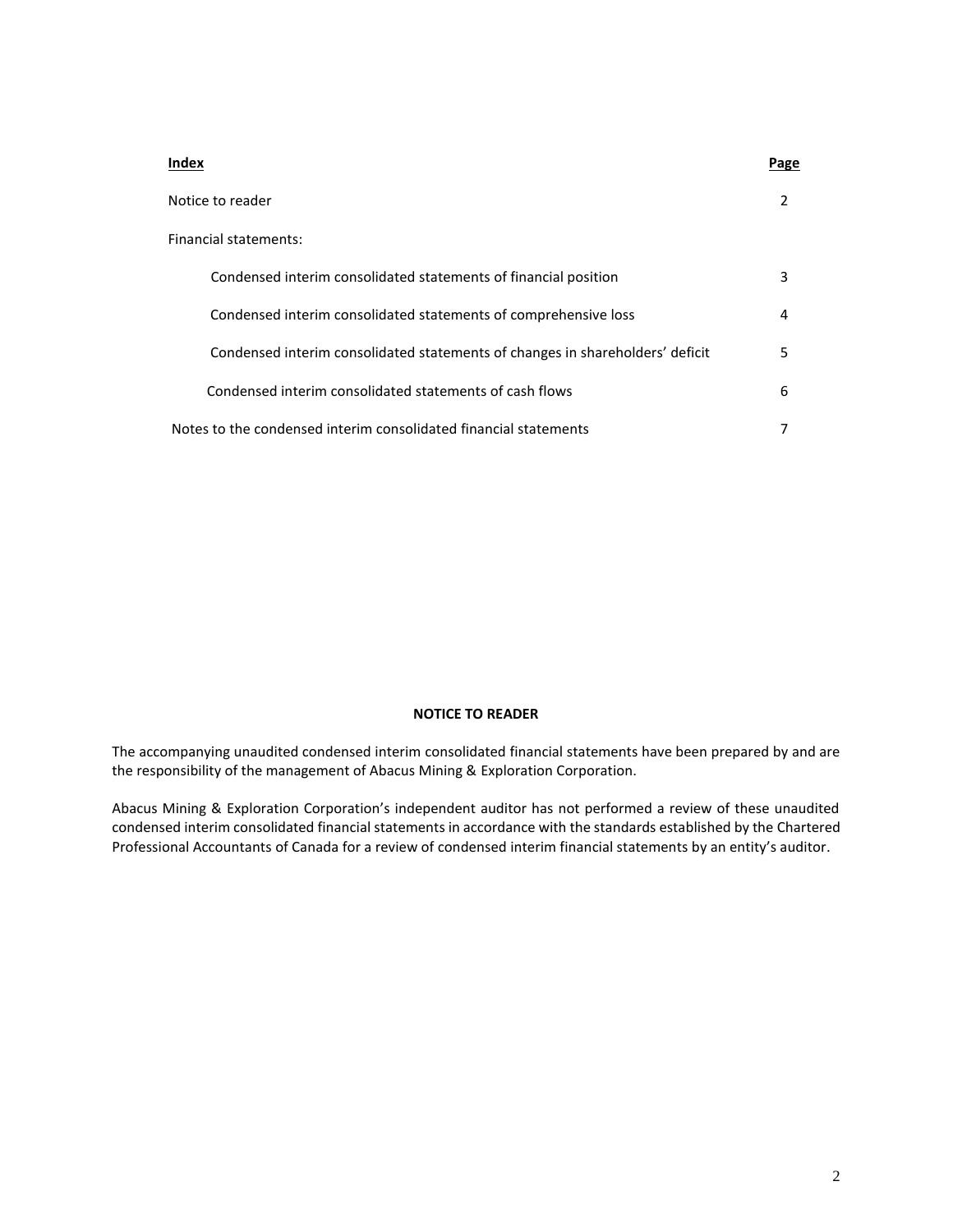# **Condensed interim consolidated statements of financial position**

Unaudited - Expressed in Canadian dollars

|                                                                             | <b>NOTE</b>    | March 31, 2022  | December 31, 2021 |
|-----------------------------------------------------------------------------|----------------|-----------------|-------------------|
| <b>ASSETS</b>                                                               |                | (5)             | (5)               |
| <b>Current assets:</b>                                                      |                |                 |                   |
| Cash and cash equivalents                                                   |                | 686,908         | 57,975            |
| Amounts receivable                                                          |                | 13,781          | 14,697            |
| Prepaid expenses                                                            |                | 20,143          | 29,847            |
|                                                                             |                | 720,832         | 102,519           |
| <b>Non-current assets:</b>                                                  |                |                 |                   |
| Investment in KGHM Ajax Mining Inc.                                         | 4              | 5,080,840       | 5,168,878         |
| Exploration and evaluation assets                                           | 5              | 538,293         | 496,137           |
|                                                                             |                | 5,619,133       | 5,665,015         |
|                                                                             |                | 6,339,965       | 5,767,534         |
| <b>LIABILITIES AND SHAREHOLDERS' DEFICIT</b><br><b>Current liabilities:</b> |                |                 |                   |
| Accounts payable and accrued liabilities                                    |                | 285,836         | 244,660           |
| KGHM Ajax project loan                                                      | 6              | 22,530,728      | 21,992,576        |
|                                                                             |                | 22,816,564      | 22,237,236        |
| <b>Shareholders' deficit:</b>                                               |                |                 |                   |
| Capital stock                                                               | $\overline{7}$ | 91,104,241      | 90,351,664        |
| Reserves                                                                    |                | 6,282,708       | 6,086,166         |
| Deficit                                                                     |                | (113, 863, 548) | (112, 907, 532)   |
|                                                                             |                | (16, 476, 599)  | (16, 469, 702)    |
|                                                                             |                | 6,339,965       | 5,767,534         |

The accompanying notes are an integral part of the condensed interim consolidated financial statements.

Nature of operations and going concern (Note 1)

Subsequent event (Note 11)

Approved and authorized for issue by the Board of Directors on May 27, 2022

"Michael McInnis" "Kerry Spong" Chairman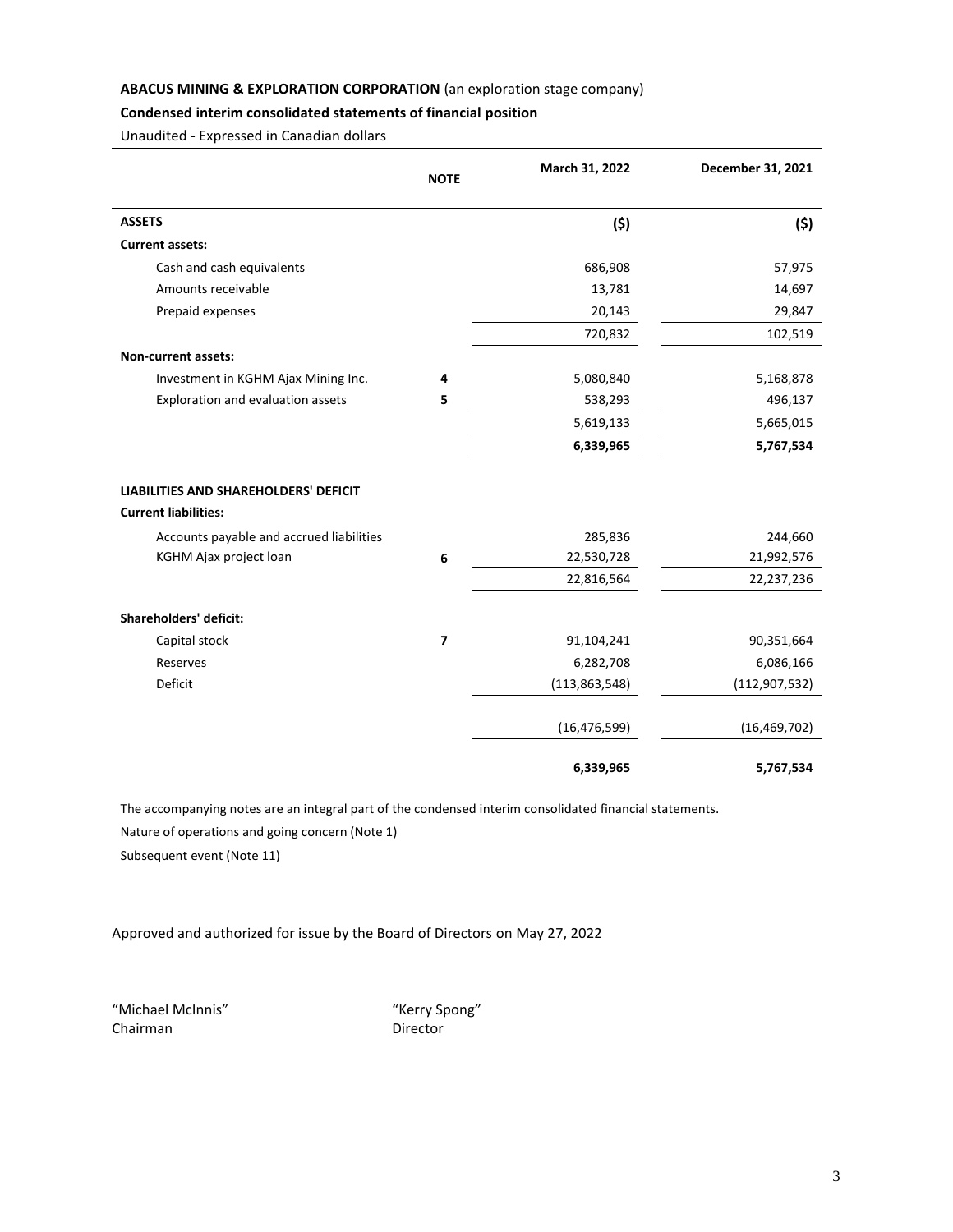# **Condensed interim consolidated statements of loss and comprehensive loss**

Unaudited - Expressed in Canadian dollars

|                                                      |   | Three months ended March 31 |   |            |
|------------------------------------------------------|---|-----------------------------|---|------------|
|                                                      |   | 2022                        |   | 2021       |
|                                                      |   | (5)                         |   | (5)        |
| <b>General and administrative expenses:</b>          |   |                             |   |            |
| Accounting and audit                                 |   | 15,306                      |   | 7,038      |
| Exploration and evaluation expenditures              |   | 29,912                      |   | 264,303    |
| Foreign exchange loss                                |   |                             |   | 2,317      |
| Insurance                                            |   | 9,704                       |   | 8,465      |
| Legal                                                |   |                             |   | 20,000     |
| Office                                               |   | 2,939                       |   | 1,110      |
| Rent                                                 |   |                             |   | 4,800      |
| Salaries and contract wages                          |   | 63,244                      |   | 62,094     |
| Share-based payments                                 |   | 193,461                     |   | 226,490    |
| Transfer agent and regulatory fees                   |   | 7,117                       |   | 6,798      |
| Travel and promotion                                 |   | 8,142                       |   | 43,357     |
|                                                      |   | 329,827                     |   | 646,772    |
| Other items:                                         |   |                             |   |            |
| Interest expense                                     |   | 538,152                     |   | 470,938    |
| Loss on equity investment in KGHM Ajax Mining Inc.   |   | 88,038                      |   | 48,130     |
| Loss and comprehensive loss for the period           |   | 956,016                     |   | 1,165,840  |
|                                                      |   |                             |   |            |
| Loss per share, basic and diluted                    |   | (0.01)                      |   | (0.02)     |
| Weighted average number of common shares outstanding | # | 90,788,787                  | # | 74,040,869 |

The accompanying notes are an integral part of the condensed interim consolidated financial statements.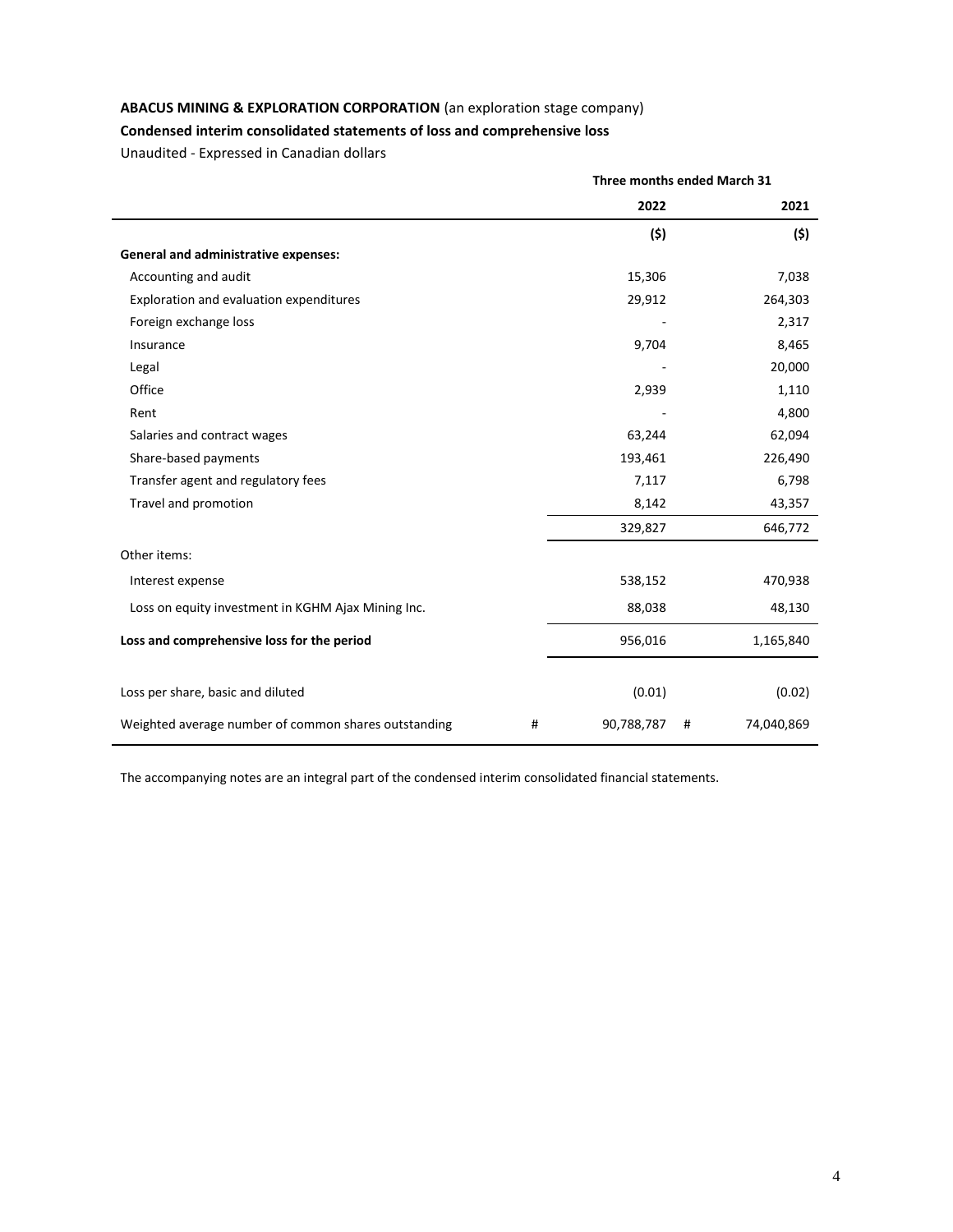# **Condensed interim consolidated statements of changes in shareholders' deficit**

Unaudited - Expressed in Canadian dollars

|                                   |             | Share capital            |            |                          | Reserve                  |          |                 |                |
|-----------------------------------|-------------|--------------------------|------------|--------------------------|--------------------------|----------|-----------------|----------------|
|                                   |             |                          |            |                          |                          |          |                 | Total          |
|                                   | <b>NOTE</b> | Number of                | Capital    | Subscriptions            | Stock                    |          |                 | shareholders'  |
|                                   |             | shares                   | stock      | received                 | options                  | Warrants | Deficit         | deficit        |
| Balance, December 31, 2020        |             | 74,014,943               | 88,824,083 | $\overline{\phantom{a}}$ | 5,638,517                | 65,571   | (107,449,785)   | (12, 921, 614) |
| Issued for Willow property option |             | 83,333                   | 12,083     |                          |                          |          |                 | 12,083         |
| Shares allotted but not issued    |             |                          |            | 869,520                  |                          |          |                 | 869,520        |
| Share-based payments              |             |                          |            |                          | 226,490                  |          |                 | 226,490        |
| Loss for the period               |             |                          |            |                          |                          |          | (1, 165, 840)   | (1, 165, 840)  |
| <b>Balance, March 31, 2021</b>    |             | 74,098,276               | 88,836,166 | 869,520                  | 5,865,007                | 65,571   | (108, 615, 625) | (12, 979, 361) |
| Securities issued for cash        |             | 13,236,000               | 1,616,521  | (869, 520)               | $\overline{\phantom{m}}$ | 52,079   |                 | 799,080        |
| Share issuance costs - cash       |             | $\overline{\phantom{a}}$ | (122,260)  |                          |                          |          |                 | (122, 260)     |
| Share issuance costs - warrants   |             |                          | (9, 273)   |                          |                          | 9,273    |                 |                |
| <b>Exercise of warrants</b>       |             | 343,400                  | 30,510     |                          |                          |          |                 | 30,510         |
| Share-based payments              |             |                          |            |                          | 94,236                   |          |                 | 94,236         |
| Loss for the period               |             |                          |            |                          |                          |          | (4, 291, 907)   | (4, 291, 907)  |
| Balance, December 31, 2021        |             | 87,677,676               | 90,351,665 | $\sim$                   | 5,959,243                | 126,922  | (112, 907, 532) | (16, 469, 702) |
| Issued for Willow property option | 5.7         | 166,666                  | 10,833     |                          |                          |          |                 | 10,833         |
| Securities issued for cash        |             | 12,666,667               | 760,000    |                          |                          |          |                 | 760,000        |
| Share issuance costs - cash       |             |                          | (15, 175)  |                          |                          |          |                 | (15, 175)      |
| Share issuance costs - warrants   |             |                          | (3,082)    |                          |                          | 3,082    |                 |                |
| Share-based payments              |             |                          |            |                          | 193,461                  |          |                 | 193,461        |
| Loss for the period               |             |                          |            |                          |                          |          | (956, 016)      | (956, 016)     |
| <b>Balance, March 31, 2022</b>    |             | 100,511,009              | 91,104,241 | $\sim$                   | 6,152,704                | 130,004  | (113, 863, 548) | (16, 476, 599) |

The accompanying notes are an integral part of the condensed interim consolidated financial statements.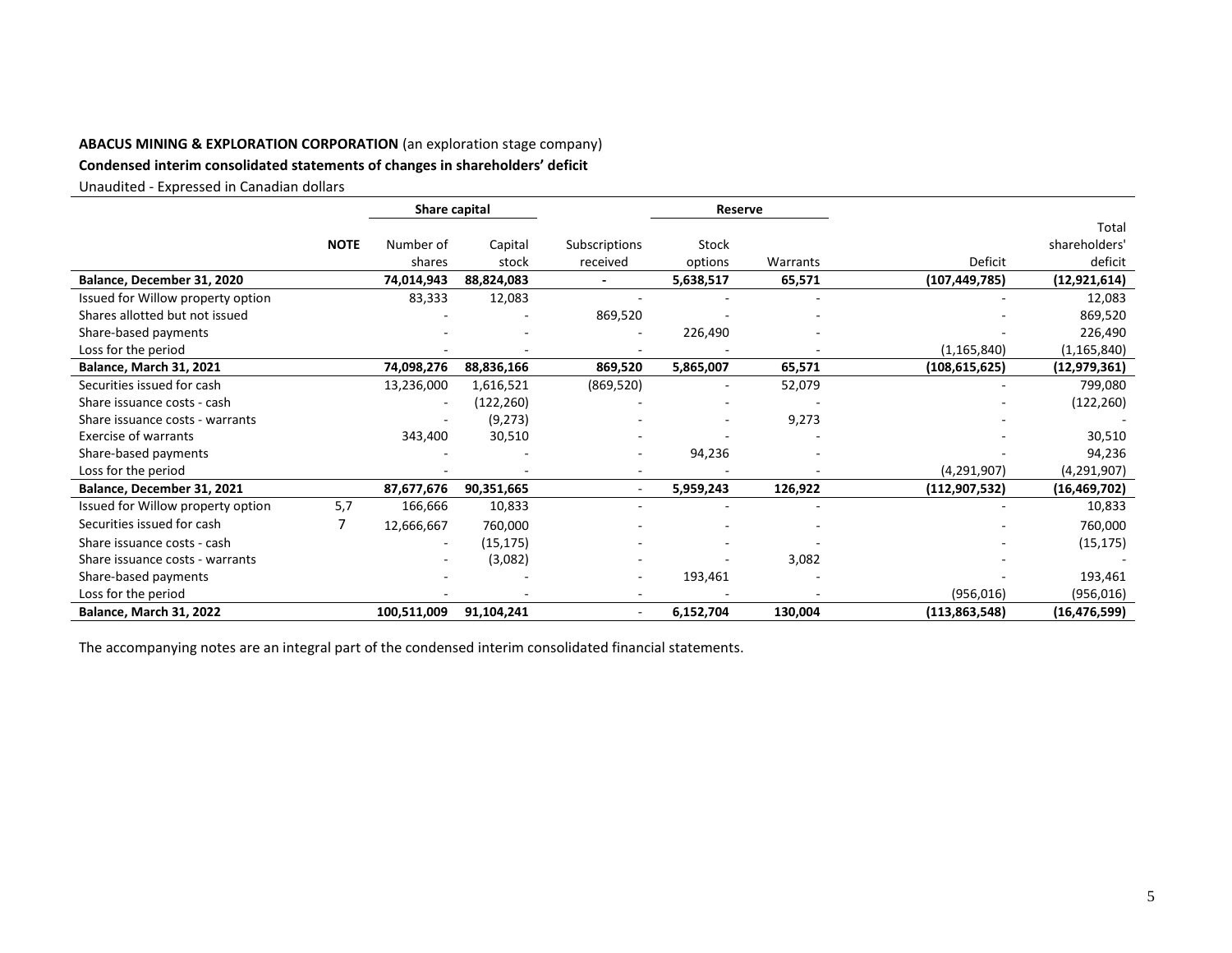# **Condensed interim consolidated statements of cash flows**

Unaudited - Expressed in Canadian dollars

|                                                                    | March 31, 2022 | March 31, 2021 |
|--------------------------------------------------------------------|----------------|----------------|
|                                                                    | (5)            | (\$)           |
| <b>Operating activities:</b>                                       |                |                |
| Loss for the period                                                | (956, 016)     | (1, 165, 840)  |
| Adjustments and items not involving cash:                          |                |                |
| Share of loss in equity investment                                 | 88,038         | 48,130         |
| Share-based payments                                               | 193,461        | 226,490        |
| Interest expense                                                   | 538,152        | 470,938        |
| Changes in working capital related to operating activities:        |                |                |
| Prepaid expenses                                                   | 9,704          | 8,464          |
| Amounts receivable                                                 | 916            | 21,808         |
| Accounts payable and accrued liabilities                           | 41,176         | 43,201         |
| Cash used for operating activities                                 | (84, 569)      | (346, 809)     |
| <b>Investing activities:</b>                                       |                |                |
| Exploration and evaluation assets                                  | (31, 323)      | (28, 310)      |
| Cash used for investing activities                                 | (31, 323)      | (28, 310)      |
| <b>Financing activities:</b>                                       |                |                |
| Share subscriptions received in advance                            |                | 869,520        |
| Proceeds from private placement                                    | 760,000        |                |
| Share issuance costs                                               | (15, 175)      |                |
| Cash provided by financing activities                              | 744,825        | 869,520        |
| Increase (decrease) in cash and cash equivalents during the period | 628,933        | 494,400        |
| Cash and cash equivalents, beginning of the period                 | 57,975         | 628,465        |
| Cash and cash equivalents, end of period                           | 686,908        | 1,122,865      |

The accompanying notes are an integral part of the condensed interim consolidated financial statements.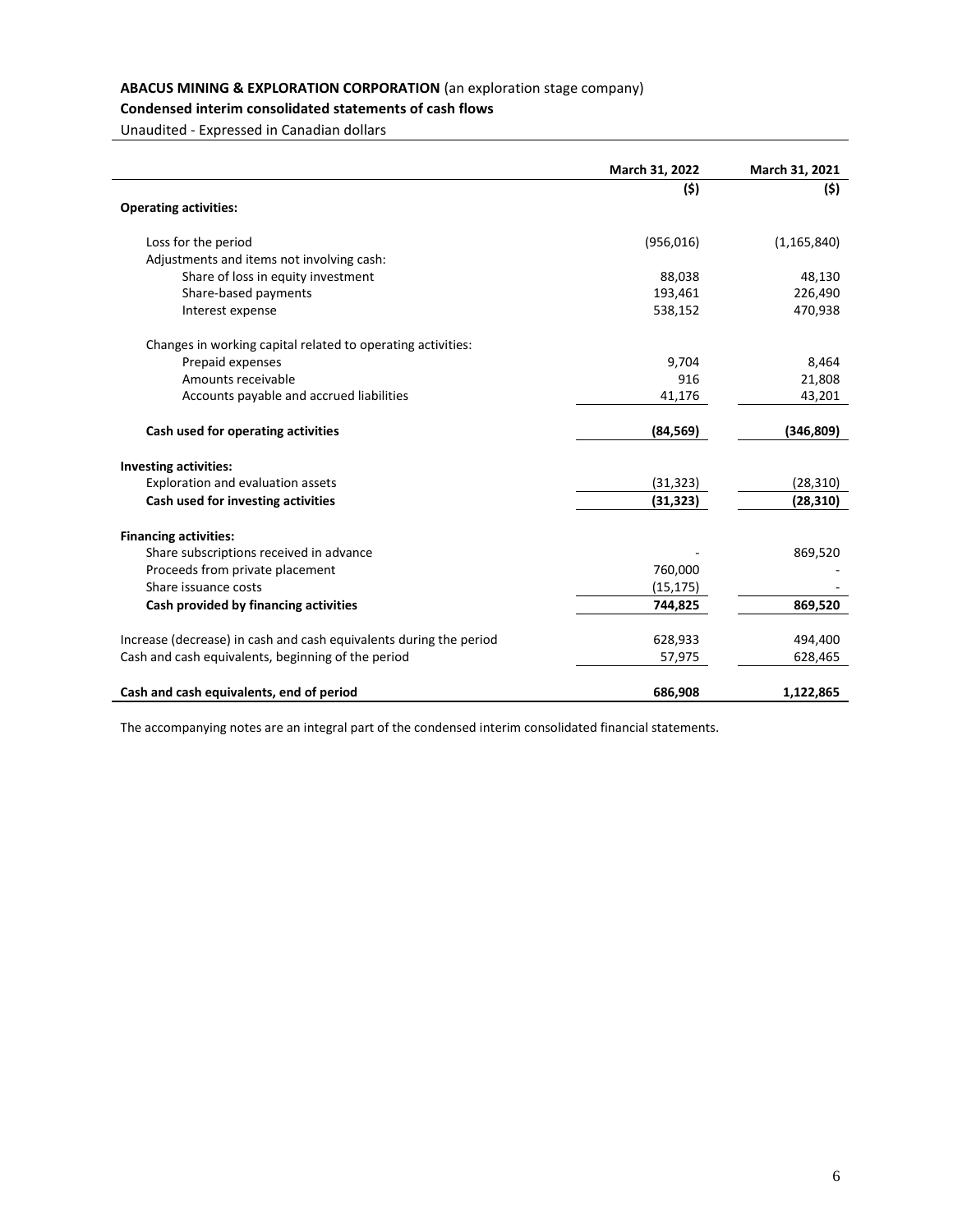For the three months ended March 31, 2022 Unaudited - Expressed in Canadian dollars

## **1. NATURE OF OPERATIONS AND GOING CONCERN**

Abacus Mining & Exploration Corporation (the "Company" or "Abacus"), incorporated under the *Company Act* (British Columbia), is an exploration stage company engaged principally in the acquisition, exploration and development of mineral properties in Canada and the U.S.A. The address of the Company's office is Suite 1000 - 1050 West Pender Street, Vancouver, British Columbia, Canada.

The Company presently has no proven or probable reserves and on the basis of information to date, it has not yet determined whether its properties contain economically recoverable ore reserves. The Company has not generated any revenues from its operations to date and consequently is considered to be in the exploration stage. The amounts shown as exploration and evaluation assets represent acquisition costs incurred to date, less any amounts written off, and do not necessarily represent present or future values. The recoverability of the carrying amounts for exploration and evaluation assets is dependent upon the confirmation of economically recoverable reserves, the Company raising capital, the sale or entering into a joint venture of the Company's exploration and evaluation assets, and/or the attainment of profitable operations.

# GOING CONCERN

These condensed interim consolidated financial statements have been prepared on the basis that the Company will continue as a going concern, which assumes that the Company will be able to meet its commitments, continue operations and realize its assets and discharge its liabilities in the normal course of operations for the foreseeable future. As at March 31, 2022 the Company had a working capital deficit (current assets less current liabilities) of \$22,095,732 (December 31, 2021: working capital deficit of \$22,134,717), which working capital deficit includes the KGHM Ajax project loan (the "KGHM Loan"), with a carrying value of \$22,530,728 (December 31, 2021: \$21,992,576) (Note 6). During the three-month period ended March 31, 2022 the Company incurred a loss of \$956,016 (March 31, 2021: \$1,165,840) and used cash for operating activities of \$84,569 (March 31, 2021: \$346,809).

The KGHM Loan is secured by the investment in KGHM Ajax, is non-revolving, bears interest of 10% per annum and, as amended, matures on December 31, 2022 (the "Extended Maturity Date"), and specifies the good faith commitment of the parties to negotiate for an extension of the maturity date, should the commencement of commercial production and the distribution of dividends, in an aggregate amount sufficient for purposes of repayment of the loan, not have occurred by the maturity date. At March 31, 2022 and as at the date of this Report, the Company does not have the funds available to satisfy the loan. In December 2017, following a six-year environmental assessment review process, the British Columbia Minister of Environment and Climate Change Strategy and Minister of Energy, Mines and Petroleum Resources announced they had declined the issuance of an Environmental Assessment Certificate required for the Ajax Project to proceed toward commercial production. There can be no assurance that the necessary environmental approvals will be granted prior to the date of maturity of the KGHM Loan, nor is there any assurance that an extension of the maturity date of the KGHM Loan will be negotiated prior to the Extended Maturity Date.

The Company continues to incur operating losses, has limited financial resources, no source of operating cash flow. The Company's ability to continue as a going concern is dependent upon its ability to obtain the financing necessary to fund its mineral properties through the issuance of capital stock or joint ventures, to renegotiate the maturity date of the KGHM Loan and to realize future profitable production or proceeds from the disposition of its mineral interests. These material uncertainties may cast significant doubt about the Company's ability to continue as a going concern.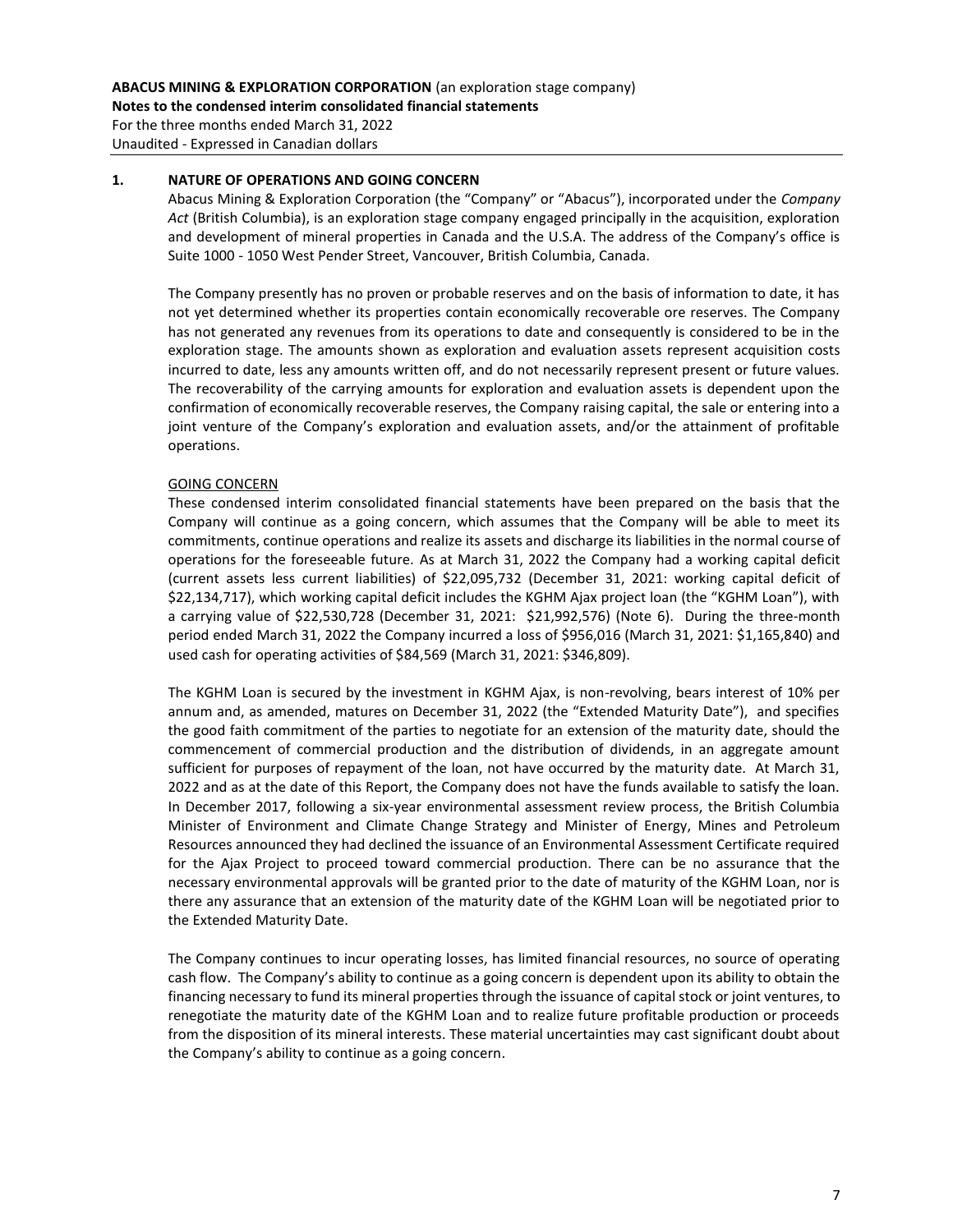For the three months ended March 31, 2022 Unaudited - Expressed in Canadian dollars

> These condensed interim consolidated financial statements do not give effect to adjustments to the carrying values and classification of assets and liabilities that would be necessary should the Company be unable to continue as a going concern. Such adjustments could be material.

# COVID 19

The outbreak of the coronavirus (COVID-19) global pandemic has adversely affected workforces, economies, and financial markets globally. Since March 2020, governmental measures have been implemented and amended in Canada and the rest of the world in response to the pandemic. The Company continues to operate its business, and adheres to Canadian Federal and Provincial, and US Federal and State emergency measures as those are developed. COVID-19 and the various government measures, which could include government mandated temporary closures of international borders or restrictions on travel of various personnel, could impact the Company's ability to conduct its exploration programs in a timely manner. The Company continues to adapt to these changing circumstances and to evaluate the best way to move its exploration activities forward during current conditions and when emergency measures are lifted.

# **2. BASIS OF PREPARATION**

# **(a) Statement of compliance**

These condensed interim consolidated financial statements have been prepared on a historical cost basis except for derivative financial instruments and financial instruments at fair value, if any held, that have been measured at fair value. These condensed interim consolidated financial statements are presented in Canadian dollars, except where otherwise noted.

These condensed interim consolidated financial statements have been prepared in accordance with International Financial Reporting Standards ("IFRS") as issued by the International Accounting Standards Board ("IASB") applicable to the preparation of interim financial statements, including IAS 34, Interim Financial Reporting. Interim financial statements do not include all the information required for full annual financial statements. These condensed interim consolidated financial statements follow the same accounting policies and methods of their application as the most recent annual financial statements and should be read in conjunction with the Company's annual financial statements for the year ended December 31, 2021. These condensed interim consolidated financial statements were reviewed by the Audit Committee, and the Board of Directors approved and authorized them for issuance on May 27, 2022.

# **(b) Principles of consolidation**

These condensed interim consolidated financial statements include the accounts of the Company and its wholly-owned subsidiary, Abacus Mining & Exploration (NV) Corporation, a company incorporated in the state of Nevada, USA. All significant inter-company transactions, balances, and unrealized foreign exchange translation gains or losses have been eliminated.

# **(c) Foreign currency translation**

The presentation currency of the Company and the functional currency of the Company is the Canadian dollar. Transactions in currencies other than the functional currency are recorded at rates approximating those in effect at the time of the transactions. Monetary items are translated at the exchange rate in effect at the balance sheet date and non-monetary items are translated at historical exchange rates. Translation gains and losses are reflected in the consolidated statements of loss and comprehensive loss for the period. Unless otherwise indicated, all dollar amounts in these condensed interim consolidated financial statements are in Canadian dollars.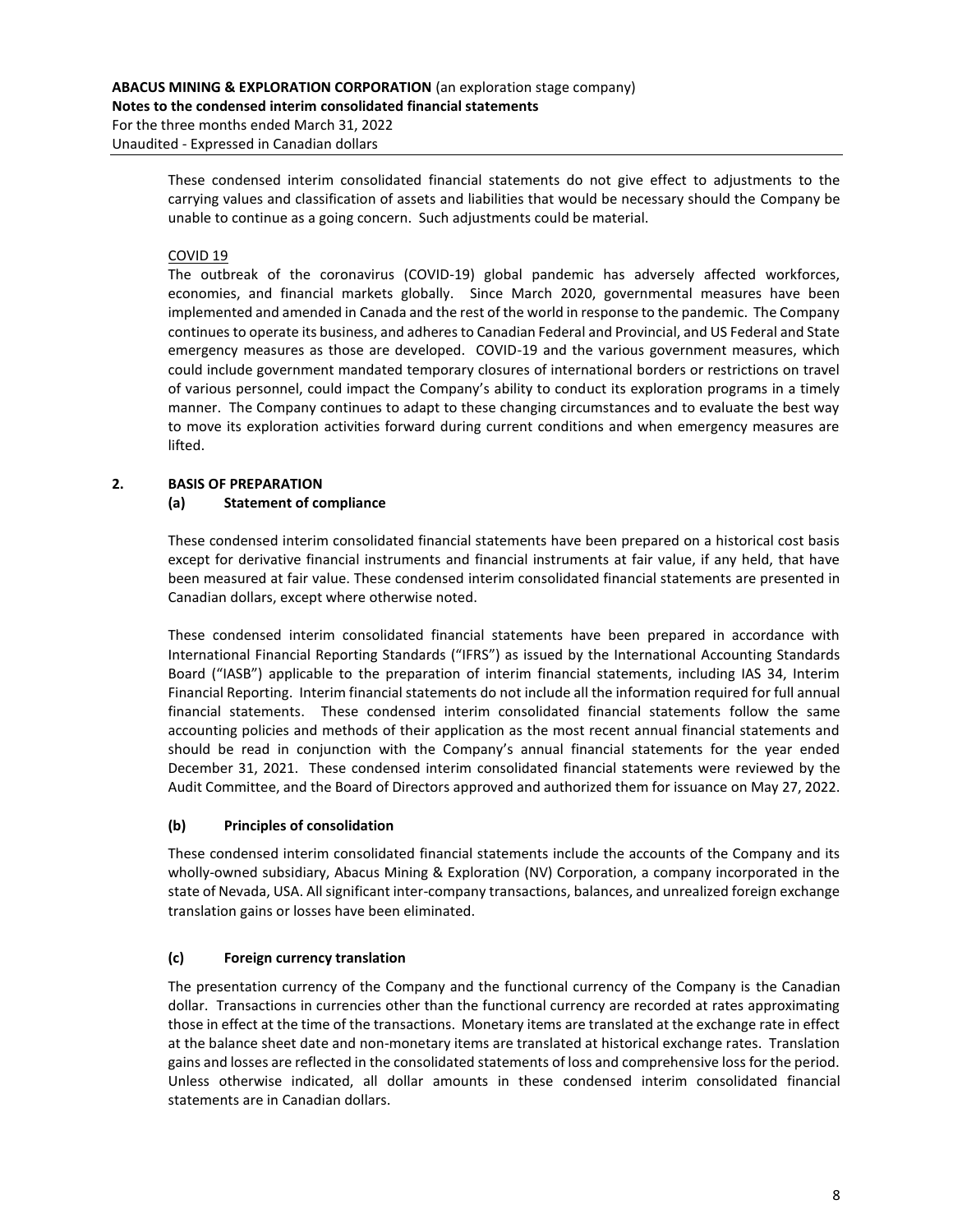Unaudited - Expressed in Canadian dollars

#### **(d) Estimation uncertainty and accounting policy judgments**

The preparation of these condensed interim consolidated financial statements in conformity with IFRS requires management to make certain judgments in its process of applying the Company's accounting policies and estimates of the impact of future uncertain events on the reported amounts of assets and liabilities at the date of the financial statements and the reported expenses during the period. Estimates are reviewed on an ongoing basis based on historical experience and other factors that are considered relevant under the circumstances. Revisions to estimates and the resulting impacts on the carrying amounts of the Company's assets and liabilities are accounted for prospectively. There are no material areas of estimation uncertainty as at March 31, 2022.

Accounting policy *judgments*

(i) The carrying amount of the Company's exploration and evaluation assets does not necessarily represent present or future values, and these assets have been accounted for under the assumption that the carrying value will be recoverable. Recoverability is dependent on various factors, including the discovery of economically recoverable reserves, the ability of the Company to obtain the necessary financing to complete the development and future profitable production or proceeds from the disposition of the exploration and evaluation assets themselves.

Additionally, there are geological, economic, environmental and regulatory factors and uncertainties that could impact management's assessment as to the overall viability of its properties or to the ability to generate future cash flows necessary to cover or exceed the carrying value of the Company's exploration and evaluation assets. Management reviewed exploration and evaluation assets for the period ended March 31, 2022 and did not identify any impairment indicators for the Willow project. During the year, an impairment indicator was identified for the Jersey Valley project and the exploration and evaluation assets related to the project was written off.

#### *Realization of investment in associate*

Realization of the Company's investment in KGHM Ajax is dependent upon KGHM Ajax obtaining permits, the satisfaction of governmental requirements, satisfaction of possible aboriginal claims, the attainment of successful production from the properties, or from the proceeds upon disposal of KGHM Ajax's assets or the Company's interest in KGHM Ajax. The Company performed an assessment, in accordance with its accounting policy, and has not identified any impairment indicators as at March 31, 2022.

## **3. SIGNIFICANT ACCOUNTING POLICIES**

The same accounting policies have been used in the preparation of these condensed interim consolidated financial statements as those used in the most recent audited annual financial statements and in the opinion of management reflect all the adjustments considered necessary for the fair presentation in accordance with IFRS of the result of the interim periods presented.

## **4. INVESTMENT IN KGHM AJAX MINING INC.**

KGHM Ajax is a private company incorporated under the Corporations Act (British Columbia) and engaged principally in the exploration and development of the Ajax Project located near Kamloops, British Columbia. As at March 31, 2022 the Company owned 20% (KGHM: 80%) of the common and voting shares of KGHM Ajax, and has representation on the Board of Directors. Thus, the Company is considered to have significant influence over KGHM Ajax, and accordingly accounts for its investment in KGHM Ajax using the equity method, pursuant to which its investment in KGHM Ajax is initially recognized at cost then subsequently adjusted for the Company's share of the profits and/or losses of KGHM Ajax as well as any distributions received from KGHM Ajax. To date no dividends or distributions to shareholders of KGHM Ajax have occurred.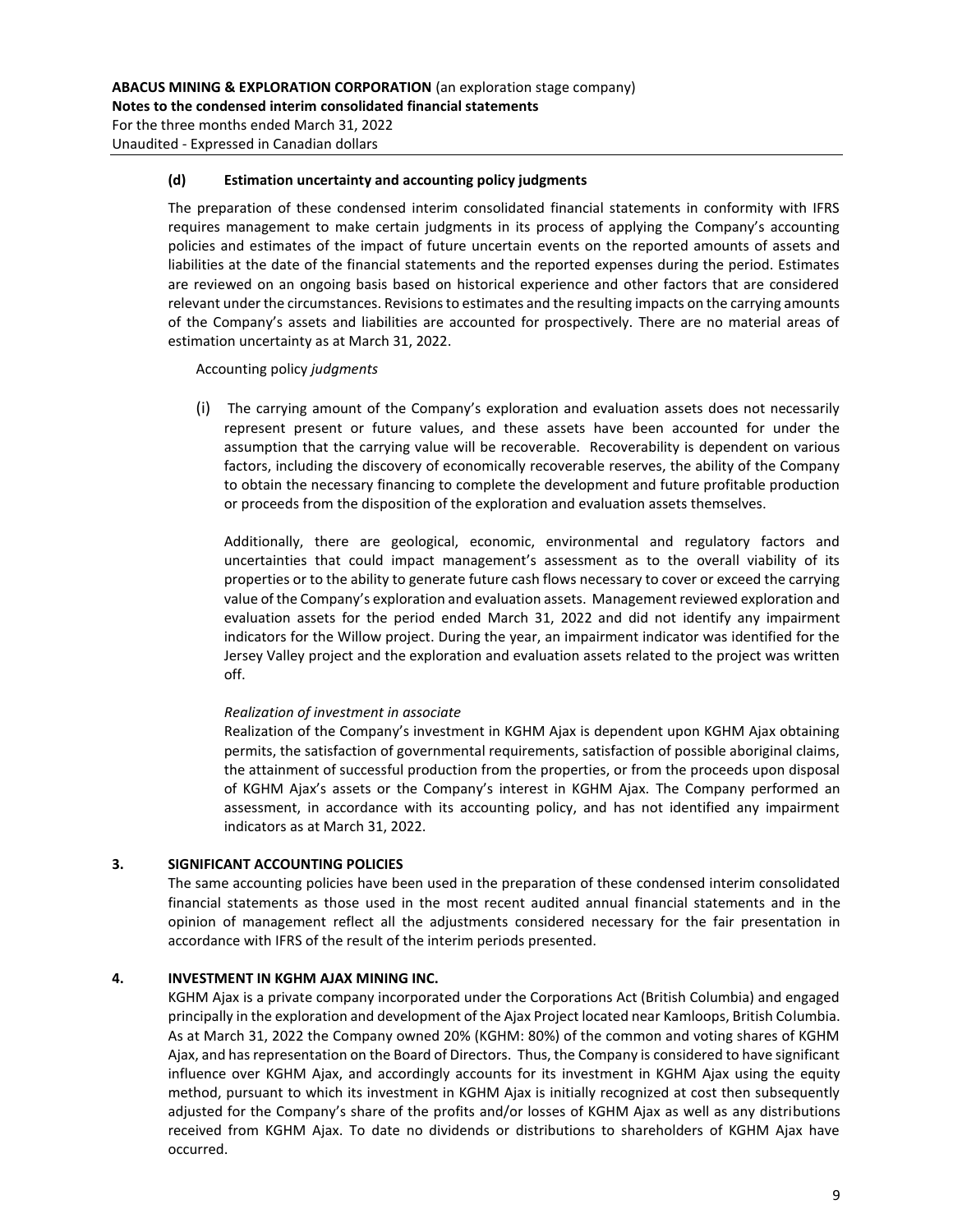During the period ended March 31, 2022, Abacus contributed \$Nil (December 31, 2021: \$768,240) to KGHM Ajax representing Abacus' 20% share of cash calls of KGHM Ajax made pursuant to a Definitive Joint Venture Shareholders' Agreement (the "JV Agreement"), to finance the continuing operations of KGHM Ajax. The cash calls were funded through additional loans from KGHM (Note 6)

|                                                   | (\$)       |
|---------------------------------------------------|------------|
| December 31, 2020                                 | 5,424,924  |
| Cash contributions to KGHM Ajax equity investment |            |
| Share of the loss of KGHM Ajax                    | (48,130)   |
| March 31, 2021                                    | 5,376,794  |
| Cash contributions to KGHM Ajax equity investment | 768,240    |
| Share of the loss of KGHM Ajax                    | (976, 156) |
| December 31, 2021                                 | 5,168,878  |
| Cash contributions to KGHM Ajax equity investment |            |
| Share of the loss of KGHM Ajax                    | (88,038)   |
| March 31, 2022                                    | 5,080,840  |

# **5. EXPLORATION AND EVALUATION ASSETS**

The Company has investigated ownership of its mineral interests as at March 31, 2022, and to the best of the Company's knowledge, ownership of its interests is in good standing.

|                          | <b>Willow Project</b> | <b>Jersey Valley</b>     | <b>Total</b> |
|--------------------------|-----------------------|--------------------------|--------------|
|                          | (\$)                  | (\$)                     | (\$)         |
| December 31, 2020        | 366,102               | 65,973                   | 432,074      |
| <b>Acquisition Costs</b> | 40,393                |                          | 40,393       |
| March 31, 2021           | 406,495               | 65,973                   | 472,467      |
| <b>Acquisition Costs</b> | 89,643                |                          | 89,643       |
| Write- Off               |                       | (65, 973)                | (65,973)     |
| December 31, 2021        | 496,138               | $\overline{\phantom{0}}$ | 496,137      |
| <b>Acquisition Costs</b> | 42,156                | -                        | 42,156       |
| March 31, 2022           | 538,294               |                          | 538,293      |

The following table shows the activity by category of exploration:

|                                                | March 31, 2021 | March 31, 2021 |
|------------------------------------------------|----------------|----------------|
| <b>Exploration and Evaluation Expenditures</b> | (\$)           | (\$)           |
| Consulting and project supervision             | 16,027         | 46,903         |
| Other                                          | 3,049          | 11,289         |
| <b>Drilling</b>                                | 10,835         | 192.343        |
| Claims maintenance                             | -              | 13,769         |
| <b>Total</b>                                   | 29.912         | 264,303        |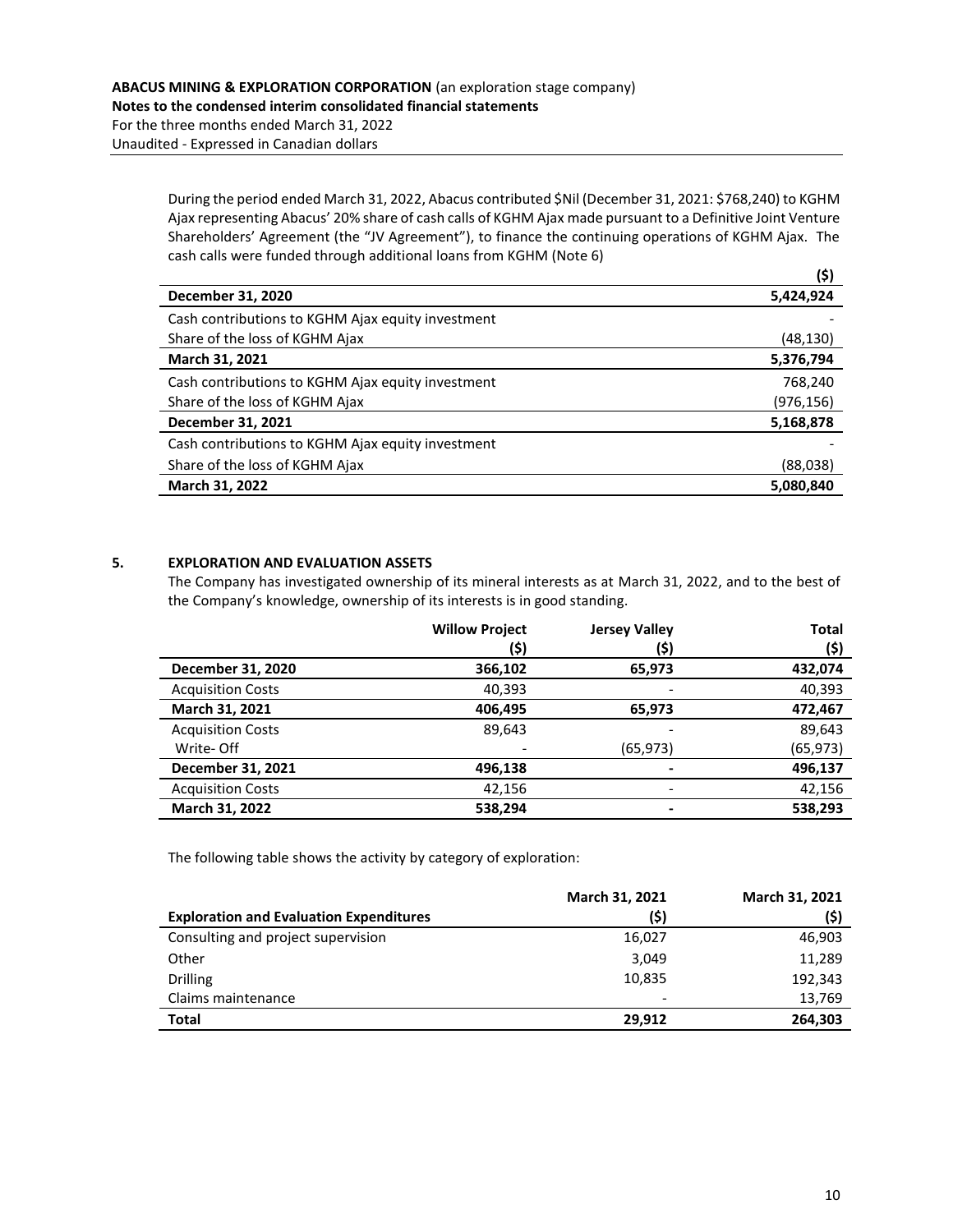#### **Willow Project (includes the Willow Property and the Nev-Lorraine Property):**

As the Nev-Lorraine Property is contiguous to the Willow Property, the two properties have been aggregated, for geological and exploration reporting purposes only, into the Willow Project. (See Willow Option Agreement and Nev-Lorraine Lease Agreement below.)

#### *Willow Option Agreement:*

On February 14, 2017, the Company entered into an option agreement, as amended, (the "Willow Option Agreement") with Almadex Minerals Limited and its wholly-owned Nevada subsidiary Almadex America Inc. (collectively, "Almadex"), to acquire, the exclusive right and option to earn, in the aggregate, up to a 75% undivided ownership interest in the Willow Property (the "Willow Property"), located in Douglas County, Nevada USA. To acquire the initial 60% Option Interest in the Willow Property, the Company is required to issue common shares and incur cumulative exploration expenditures as follows:

| Date                                        | Common shares in the<br>capital of Abacus |     | <b>Cumulative minimum</b><br>annual exploration<br>expenditures |     |
|---------------------------------------------|-------------------------------------------|-----|-----------------------------------------------------------------|-----|
|                                             | (#)                                       |     | (US <sup>2</sup> )                                              |     |
| TSX-V approval (received February 22, 2017) | 41,667                                    | (1) | Nil                                                             |     |
| On or before February 22, 2018              | 41.667                                    | (1) | 100,000                                                         |     |
| On or before February 22, 2019              | 41,667                                    | (1) | 400,000                                                         |     |
| On or before February 22, 2020              | 41,667                                    | (1) | 1,000,000                                                       |     |
| On or before February 22, 2021              | 83,333                                    | (1) | 1,800,000                                                       | (2) |
| On or before February 22, 2022              | 166.666                                   | (3) |                                                                 |     |
| On or before December 31, 2022              |                                           |     | 3,000,000                                                       |     |
| <b>Total</b>                                | 416,667                                   |     |                                                                 |     |

(1) Issued to December 31, 2021

(2) Incurred to December 31, 2021

(3) Issued on February 16, 2022

Upon having earned the 60% Option Interest in the Willow Property and until February 22, 2027, the Company will be required to incur minimum exploration expenditures on an exploration program on the Property of US\$500,000 per year. The Company will act as the Willow Property's operator during the initial five-year term and following the earning of the 60% Option Interest, until such time as a joint venture is established, as described below. Under the terms of the Option Agreement, should either Abacus or Almadex acquire the rights to additional property ("AP") within the Area of Interest ("AOI"), the other party may elect to make the AP part of the Willow Project. Almadex elected to include the Nev-Lorraine claims (see *Nev-Lorraine Lease Agreement* below) to the Willow Project.

In order to earn the 15% Additional Interest, such that the Company would have an aggregate interest of 75% in the Willow Property, the Company will be required to deliver a Feasibility Study on the Willow Property to Almadex on or before February 22, 2027. Upon having earned the Additional Interest, the Company will continue to act as the Willow Property's operator until such time as a 75:25 joint venture entity is established for the further management, exploration and development of the Willow Property.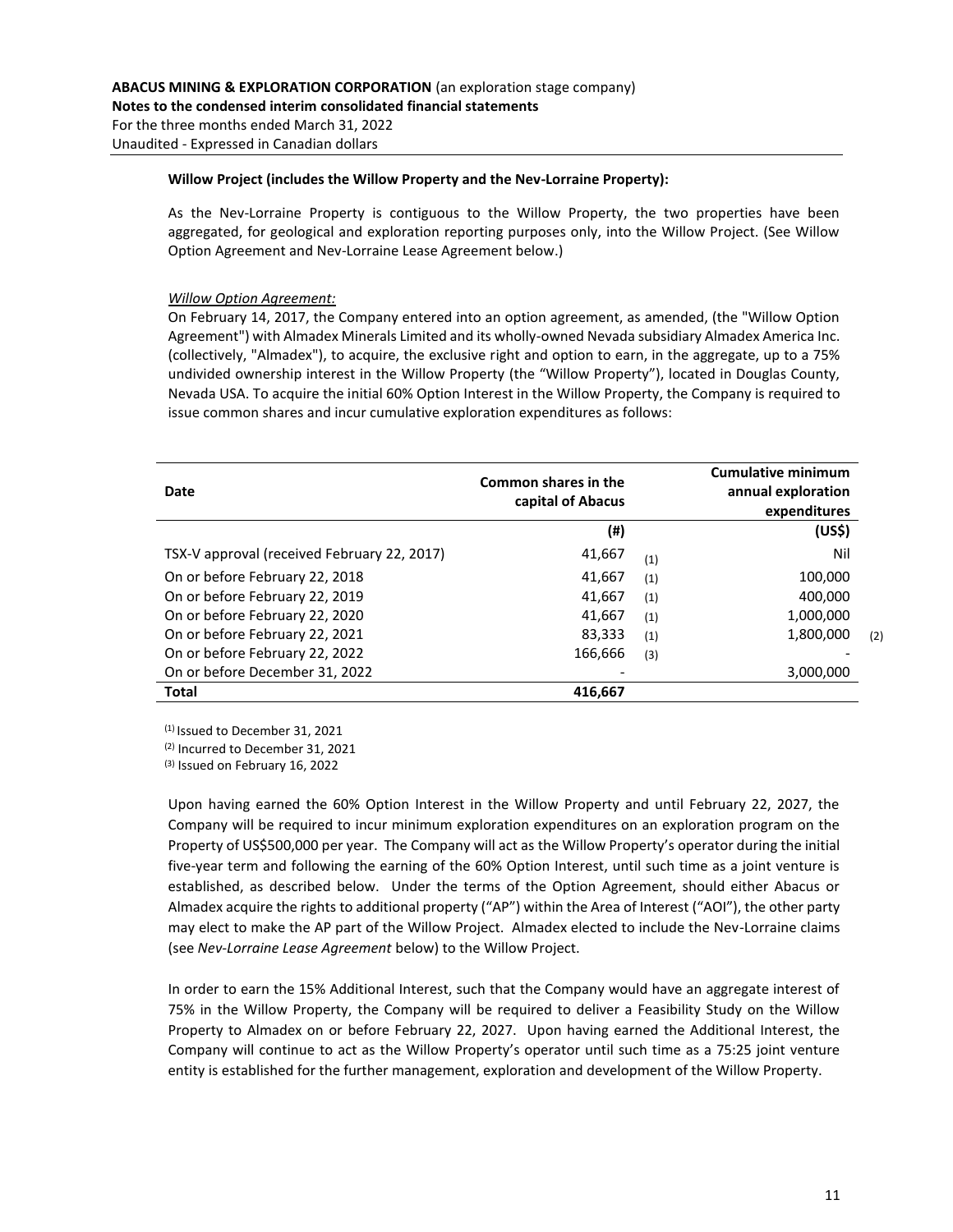#### *Nev-Lorraine Lease Agreement:*

The Company entered into an Exploration and Option to Purchase Agreement, as amended, (the "NL Agreement") dated effective January 1, 2018, with three individuals (collectively, the "Optionors"), to lease the Nev-Lorraine unpatented mining claims located in Douglas County, Nevada, USA (the "Nev-Lorraine Property"). The Agreement is a ten-year lease agreement allowing the Company to explore the Nev-Lorraine claims pursuant to the following payments and expenditures:

|                                | <b>Minimum</b><br><b>Payments</b> |     |                                | <b>Cumulative</b><br><b>Minimum Annual</b><br><b>Exploration</b><br><b>Expenditures</b> |     |
|--------------------------------|-----------------------------------|-----|--------------------------------|-----------------------------------------------------------------------------------------|-----|
| Date                           | (US\$)                            |     | Date                           | (US\$)                                                                                  |     |
| Initial minimum payment        | 3,000                             | (1) |                                |                                                                                         |     |
| On execution of the Agreement  | 60,000                            | (1) | On or before December 31, 2018 | 20,000                                                                                  |     |
| On or before January 1, 2019   | 70,000                            | (1) | On or before December 31, 2019 | 40,000                                                                                  |     |
| On or before January 1, 2020   | 20,000                            | (1) | On or before December 31, 2020 | 60,000                                                                                  |     |
| On or before December 31, 2020 | 60,000                            | (1) |                                |                                                                                         |     |
| On or before January 1, 2021   | 22,500                            | (1) |                                |                                                                                         |     |
| On or before April 1, 2021     | 22,500                            | (1) |                                |                                                                                         |     |
| On or before July 1, 2021      | 22,500                            | (1) |                                |                                                                                         |     |
| On or before October 1, 2021   | 22,500                            | (1) | On or before December 31, 2021 | 80,000                                                                                  | (2) |
| On or before January 1, 2022   | 25,000                            | (1) | On or before December 31, 2022 | 100,000                                                                                 |     |
| On or before April 1, 2022     | 25,000                            | (3) |                                |                                                                                         |     |
| On or before July 1, 2022      | 25,000                            |     |                                |                                                                                         |     |
| On or before October 1, 2022   | 25,000                            |     |                                |                                                                                         |     |
| On or before January 1, 2023   | 110,000                           |     | On or before December 31, 2023 | 120,000                                                                                 |     |
| On or before January 1, 2024   | 120,000                           |     | On or before December 31, 2024 | 140,000                                                                                 |     |
| On or before January 1, 2025   | 130,000                           |     | On or before December 31, 2025 | 160,000                                                                                 |     |
| On or before January 1, 2026   | 140,000                           |     | On or before December 31, 2026 | 180,000                                                                                 |     |
| On or before January 1, 2027   | 150,000                           |     | On or before December 31, 2027 | 200,000                                                                                 |     |
| <b>Total</b>                   | 1,053,000                         |     |                                |                                                                                         |     |

(1) Paid to December 31, 2021 (2) Incurred to December 31, 2021 (3) Paid on March 31, 2022

At any time during the life of the NL Agreement, the Company can elect to purchase the claim group outright from the Optionors, for a sum ranging from US\$1,500,000 to US\$1,950,000. The Optionors do not retain an NSR, and the yearly expenditures are cumulative, meaning that any excess expenditure can be carried through to subsequent years. The Nev-Lorraine Property is in the AOI, and is included in the Willow Project as AP, under the terms of the Willow Option Agreement.

#### *Jersey Valley Property:*

During the year ended December 31, 2021, the Company elected not to renew the lease on Jersey Valley; as such, the Company wrote off \$65,973 in acquisition costs related to the Jersey Valley property prior to December 31, 2021.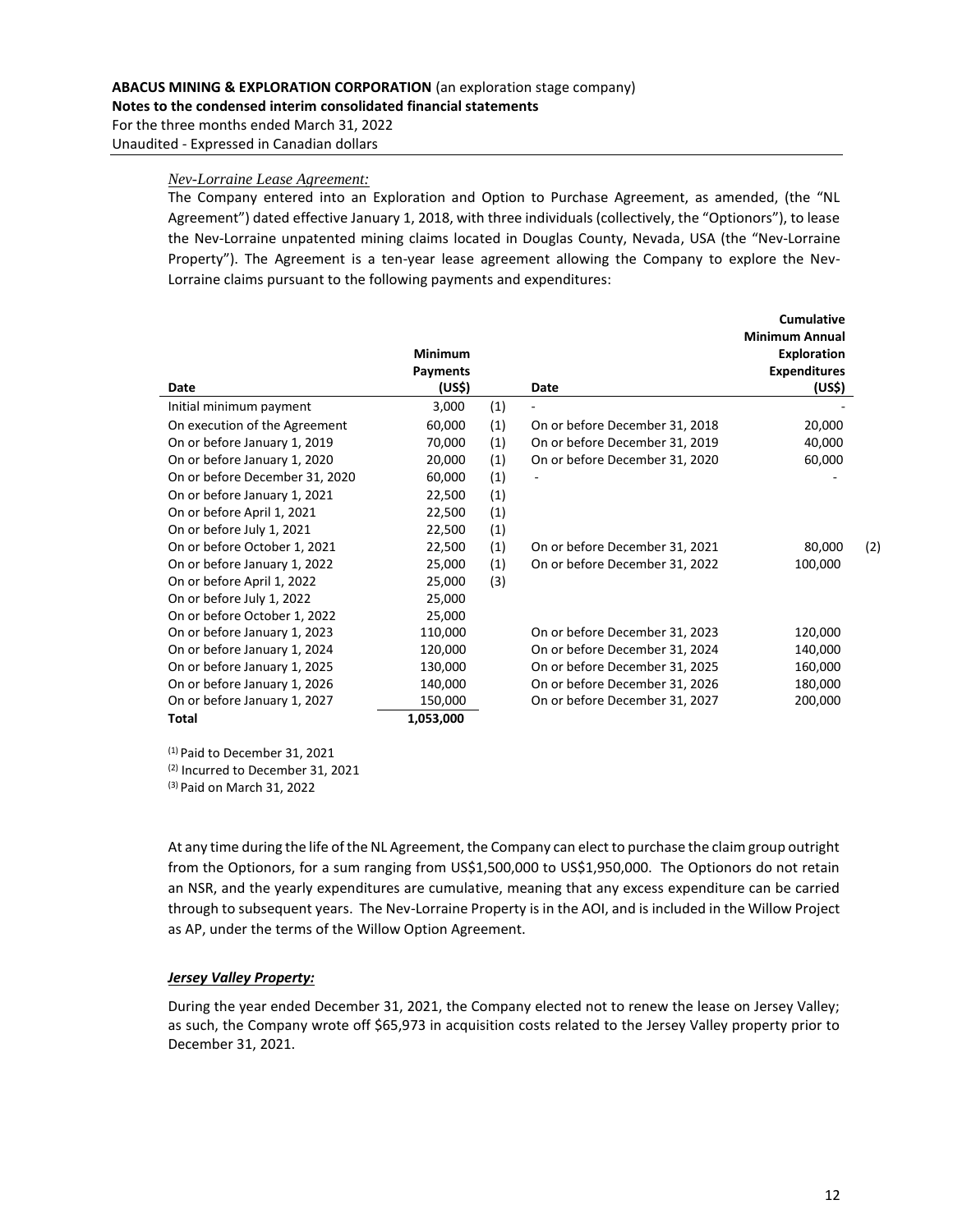For the three months ended March 31, 2022 Unaudited - Expressed in Canadian dollars

## **6. KGHM AJAX PROJECT LOAN**

Under the terms of the JV Agreement, and without dilution to its 20% ownership of KGHM Ajax, the Company requested, beginning in 2015, that KGHM provide the Company's funding of the operations at Ajax as a loan (the "KGHM Loan").

The KGHM Loan is non-revolving, bears interest of 10% per annum, is secured by the investment in KGHM Ajax, and as amended, has a maturity date of December 31, 2022. Under the terms of the JV Agreement, if, at the time of maturity of the loan, the commencement of commercial production and the distribution of dividends by the JV to the Company are not sufficient to repay the KGHM Loan, the parties must, in good faith, negotiate an extension. Additionally, should the Company incur additional debt or dispose of assets, in each case in excess of \$100,000, the funds borrowed or sales proceeds received must be used to make repayments on the KGHM Loan. In connection with a subscription by the Company in the Common Shares of KGHM Ajax, for which KGHM Ajax has agreed to pay the subscription price on behalf of the Company, it was agreed to increase the principal amount of the Loan by \$768,240 during the year ended December 31, 2021.

For the period ended March 31, 2022: \$Nil (2021: \$Nil) was provided by KGHM and the Company accrued interest of \$538,152 for the period (2021: \$470,938).

|                             | (\$)       |
|-----------------------------|------------|
| Total December 31, 2020     | 19,250,908 |
| Principal                   |            |
| Interest                    | 470,938    |
| <b>Total March 31, 2021</b> | 19,721,846 |
| Principal                   | 768,240    |
| Interest                    | 1,502,490  |
| Total December 31, 2021     | 21,992,576 |
| Principal                   | -          |
| Interest                    | 538,152    |
| <b>Total March 31, 2022</b> | 22,530,728 |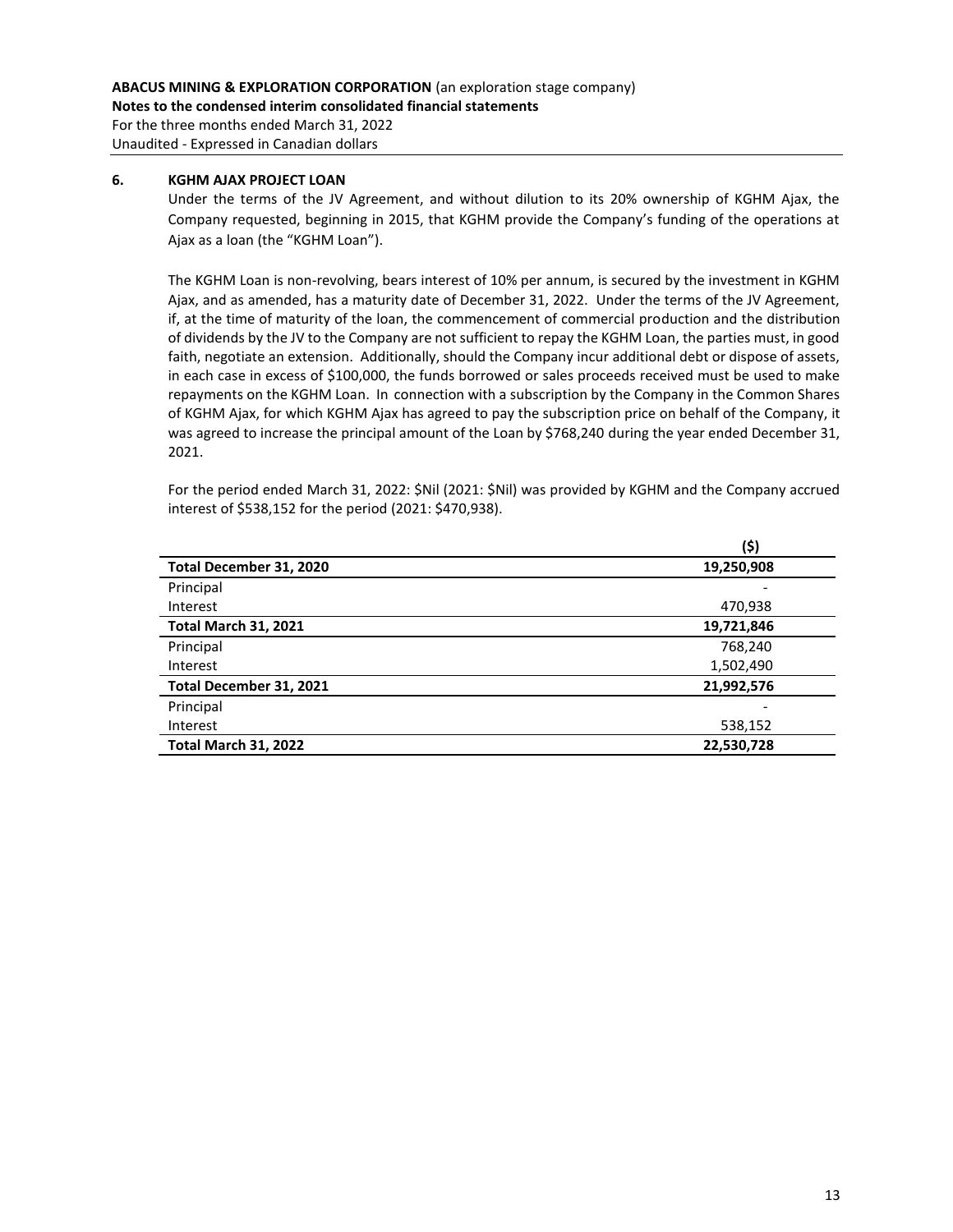For the three months ended March 31, 2022 Unaudited - Expressed in Canadian dollars

# **7. SHAREHOLDERS' EQUITY**

#### **(a) Authorized capital stock**

At March 31, 2022, the authorized capital stock of the Company is comprised of an unlimited number of common shares without par value.

## **(a) Share issuances**

#### Exploration and evaluation assets:

On February 16, 2022, in connection with the Willow Option Agreement, the Company issued 166,666 common shares of the Company valued at \$10,833.

#### Private Placements:

a) On March 10, 2022 the Company closed the first tranche of the private placement, pursuant to which it issued 11,666,667 units ("Units") at a price of \$0.06 per Unit, for gross proceeds of \$700,000. Each Unit consists of one common share of the Company ("Share") and onehalf of one common share purchase warrant, with each full Warrant exercisable to purchase one Share at a price of \$0.10 per Share until March 10, 2024. In connection with the Offering, the Company paid a total of \$11,088 in cash commissions and issued a total of 92,400 Finders' Warrants, which were valued at \$3,082, using the following assumptions:

## Assumptions:

| Risk-free rate (%)                  | 1.50 |
|-------------------------------------|------|
| Expected stock price volatility (%) | 132  |
| Expected dividend yield (%)         | O    |
| Expected life of warrants (years)   |      |
|                                     |      |

The unit price of this offering was equal to the trading price of the shares on the date of issuance, therefore, no residual value has been assigned to the warrants.

b) On March 16, 2022 the Company closed the second tranche of the private placement, pursuant to which it issued 1,000,000 units ("Units") at a price of \$0.06 per Unit, for gross proceeds of \$60,000. Each Unit consists of one common share of the Company ("Share") and one-half of one common share purchase warrant, with each full Warrant exercisable to purchase one Share at a price of \$0.10 per Share until March 16, 2024. There were no finders fees paid in connection with this offering.

The unit price of this offering was equal to the trading price of the shares on the date of issuance, therefore, no residual value has been assigned to the warrants.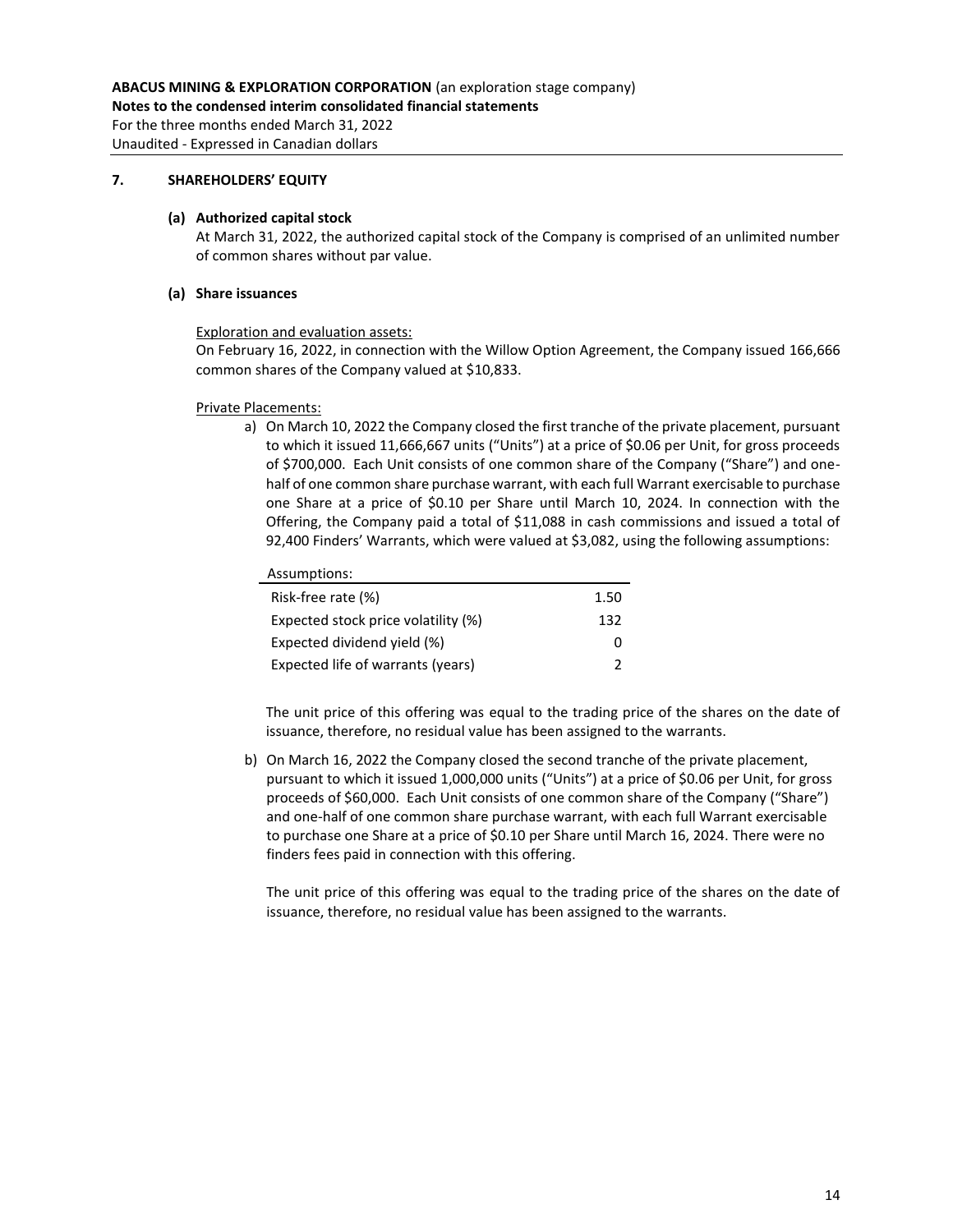Unaudited - Expressed in Canadian dollars

## **(c) Stock options**

The Company has a stock option plan (the "Plan") administered by the Board of Directors, which has the discretion to grant options for up to a maximum of 10% of the issued and outstanding share capital amount at the time of grant. Options granted can be exercisable no later than ten years from date of grant or such lesser period as determined by the Company's Board of Directors, with the exercise price to be set by the Board at the time such option is granted and in accordance with the rules of the TSX-Venture Exchange (the "Exchange"). Options vest at the discretion of the Board, with the exception of options granted to parties providing investor relations services, which will vest in equal quarterly intervals over a term of no less than 12 months from the date of the grant. The Plan further provides that at any such time the Exchange rules differ from specific terms of the Rolling Plan, then the rules of the Exchange shall apply.

As at March 31, 2022, the Company had stock options outstanding to directors, officers and consultants as follows:

|                       |                    |             | <b>Remaining contractual</b> |
|-----------------------|--------------------|-------------|------------------------------|
| <b>Exercise price</b> | <b>Expiry date</b> | Outstanding | life                         |
| (\$)                  |                    | (#)         | (yrs)                        |
| 0.25                  | December 20, 2022  | 150,000     | 0.72                         |
| 0.22                  | April 19, 2023     | 422,500     | 1.05                         |
| 0.05                  | August 13, 2024    | 520,000     | 2.37                         |
| 0.10                  | February 10, 2025  | 1,681,250   | 2.86                         |
| 0.24                  | September 11, 2022 | 24.000      | 0.45                         |
| 0.16                  | December 8, 2025   | 100,000     | 3.69                         |
| 0.15                  | February 26, 2026  | 2,030,000   | 3.91                         |
| 0.18                  | May 11, 2026       | 250,000     | 4.12                         |
| 0.07                  | March 28, 2027     | 3,050,000   | 4.99                         |
|                       |                    | 8,227,750   | 3.79                         |

A summary of the changes in the Company's stock options follows:

|                                      |             | <b>Weighted average</b> |
|--------------------------------------|-------------|-------------------------|
|                                      | Outstanding | exercise price          |
|                                      | (#)         | (\$)                    |
| <b>Outstanding December 31, 2020</b> | 4,060,253   | 0.18                    |
| Granted                              | 2,030,000   | 0.15                    |
| <b>Outstanding March 31, 2021</b>    | 6,090,253   | 0.18                    |
| Granted                              | 250,000     | 0.15                    |
| Expired                              | (250,000)   | 0.36                    |
| <b>Outstanding December 31, 2021</b> | 6,090,253   | 0.18                    |
| Granted                              | 3,050,000   | 0.07                    |
| Expired                              | (912,503)   | 0.42                    |
| <b>Outstanding March 31, 2022</b>    | 8,227,750   | 0.11                    |

## *During the period ended March 31, 2022:*

On March 28, 2022 the Company granted options allowing for the purchase of up to, in the aggregate, 3,050,000 common shares in the capital of the Company at \$0.07 per share until March 28, 2027, to employees, consultants, directors and officers of the Company. The options vested immediately and the total amount of share-based payments expense was calculated at \$193,461, which was recognized during the period ended March 31, 2022. The grant date fair value was estimated using the Black-Scholes option pricing model with the following assumptions: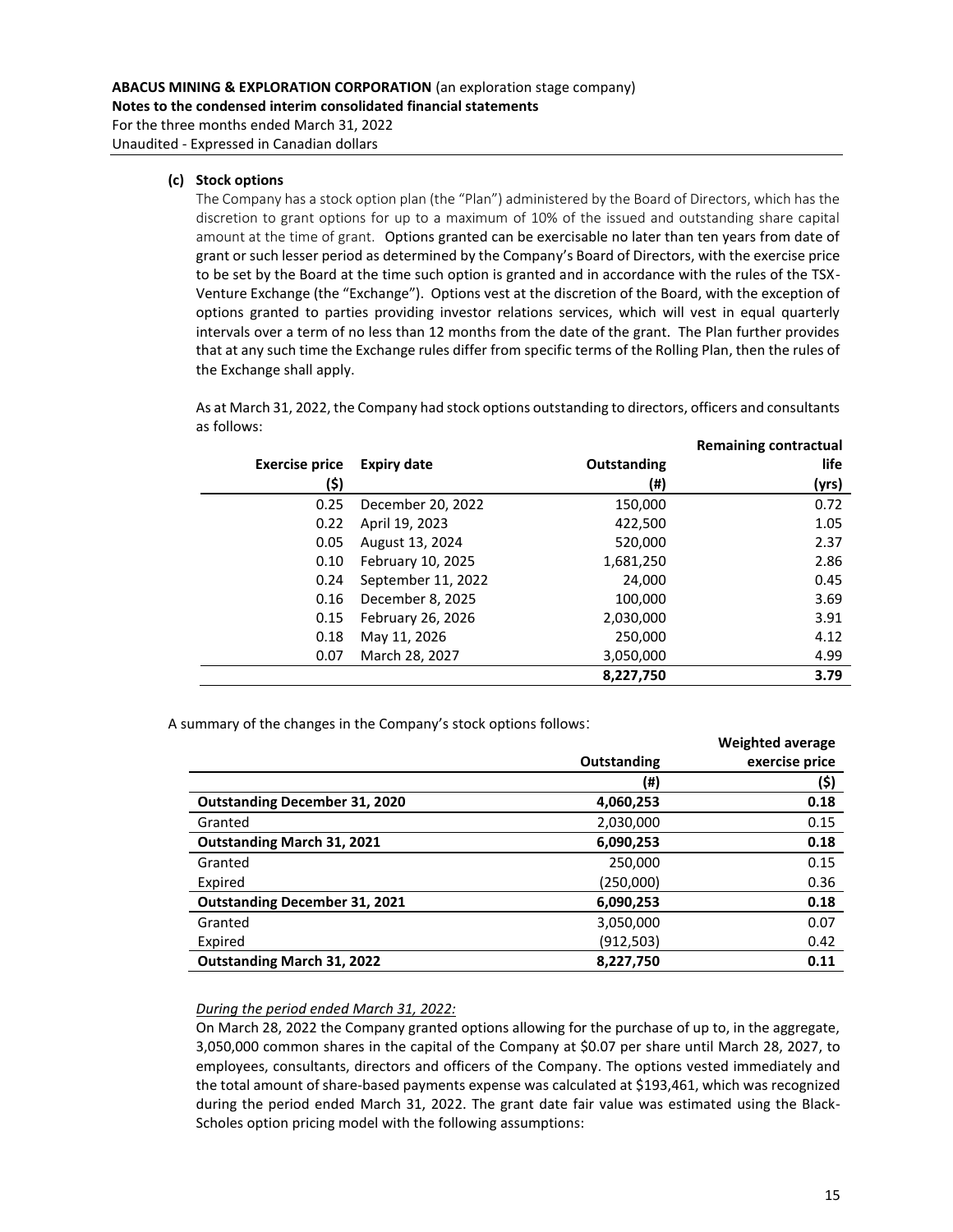**Notes to the condensed interim consolidated financial statements**

For the three months ended March 31, 2022 Unaudited - Expressed in Canadian dollars

| Assumptions:                        |      |
|-------------------------------------|------|
| Risk-free rate (%)                  | 2.44 |
| Expected stock price volatility (%) | 149  |
| Expected dividend yield (%)         | O    |
| Expected life of options (years)    | 5    |

Share-based payments reserve is included in shareholders' equity and consists of the estimated fair value of stock options.

#### **(d) Warrants**

The Company uses the residual method in determining the fair value of warrants issued, which method provides for the allocation of the consideration received to the fair value to the shares issued and allocating any residual amount to the warrants issued.

A summary of the changes in the Company's warrants follows:

|                                      |               | Weighted average exercise |
|--------------------------------------|---------------|---------------------------|
|                                      | Outstanding   | price                     |
| <b>Outstanding December 31, 2020</b> | 29,433,429    | \$0.13                    |
| <b>Outstanding March 31, 2021</b>    | 29,433,429    | \$0.13                    |
| Issued                               | 6,685,210     | \$0.40                    |
| Expired                              | (4, 187, 790) | \$0.30                    |
| Exercised                            | (343,400)     | \$0.09                    |
| <b>Outstanding December 31, 2021</b> | 31,587,449    | \$0.14                    |
| Issued                               | 6,425,733     | \$0.10                    |
| <b>Outstanding March 31, 2022</b>    | 38,013,182    | \$0.13                    |

As at March 31, 2022, the warrants, with a weighted average remaining life of 0.99 years, expire as follows:

| <b>Issue date</b> | <b>Expiry date</b> | <b>Number</b> | <b>Exercise price</b> |
|-------------------|--------------------|---------------|-----------------------|
|                   |                    | (#)           | (\$)                  |
| November 23, 2018 | November 23, 2022  | 4,872,000     | 0.20                  |
| May 22, 2019      | May 22, 2022       | 3,335,000     | 0.08                  |
| December 20, 2019 | December 20, 2022  | 10,913,500    | 0.08                  |
| August 14, 2020   | August 14, 2022    | 3,056,980     | 0.15                  |
| August 14, 2020   | August 14, 2023    | 2,724,759     | 0.22                  |
| April 14, 2021    | April 14, 2023     | 5,817,210     | 0.20                  |
| December 29, 2021 | December 29, 2024  | 868,000       | 0.15                  |
| March 10, 2022    | March 10, 2024     | 5,925,733     | 0.10                  |
| March 16, 2022    | March 16, 2024     | 500,000       | 0.10                  |
|                   |                    | 38,013,182    |                       |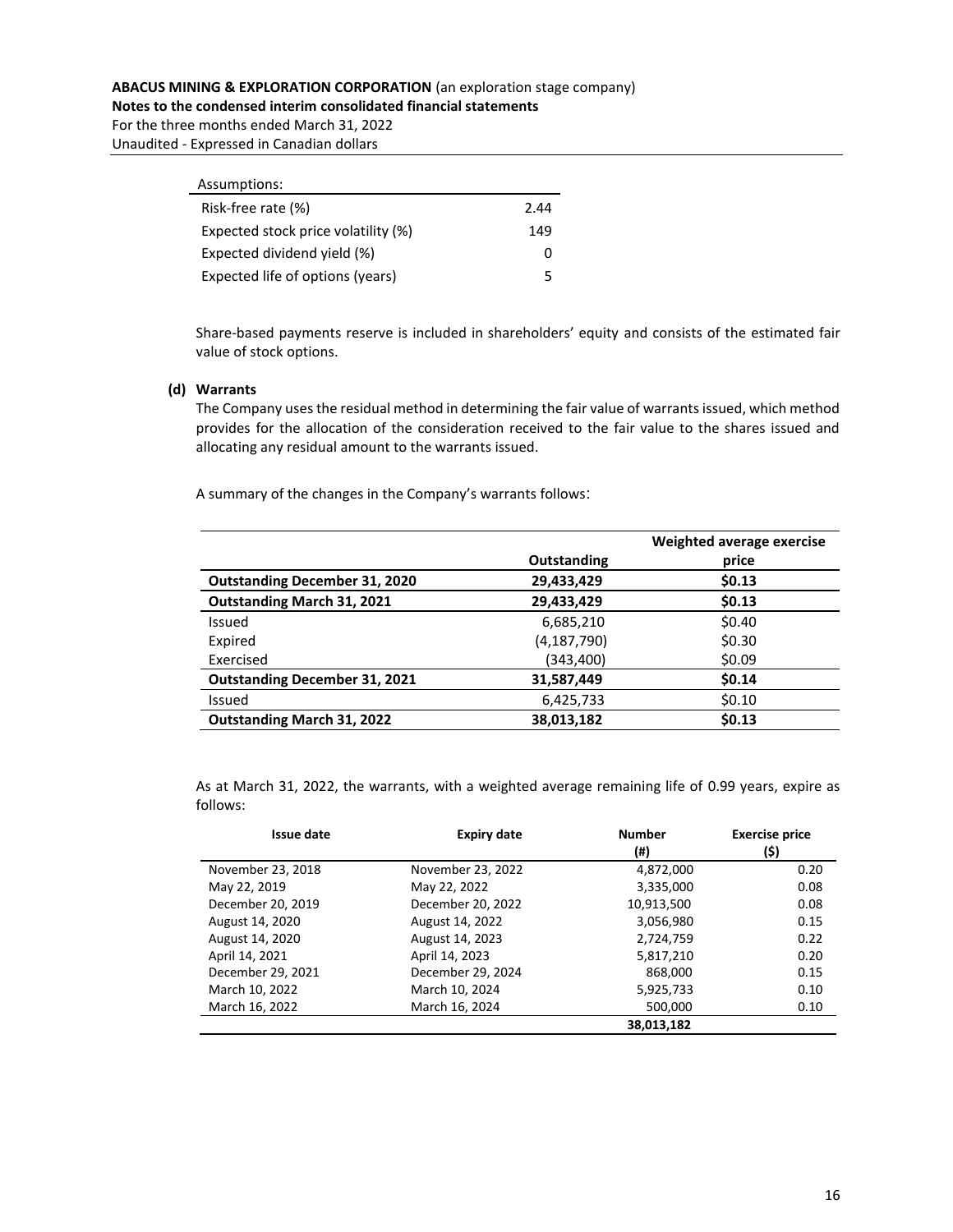For the three months ended March 31, 2022 Unaudited - Expressed in Canadian dollars

## **8. RELATED PARTY TRANSACTIONS**

The Company has arrangements pursuant to which parties related to the Company by way of directorship or officership provide certain services, either directly or through companies owned or controlled by the officers and directors. Transactions were in the normal course of operations and all of the costs are recorded at terms agreed upon between the parties. The Company's related party expenses for the periods ended March 31, 2022 and 2021 are as follows:

| Management's and director's compensation | <b>March 31, 2022</b> | <b>March 31, 2021</b> |
|------------------------------------------|-----------------------|-----------------------|
|                                          | (5)                   | (5)                   |
| Accounting                               | 4.875                 | 2,313                 |
| Consulting and contract wages            | 44.875                | 48,718                |
|                                          | 49.750                | 51,031                |

During the period ended March 31, 2022, the Company was charged, by a company with directors in common, \$Nil in respect of rent (2021: \$4,800).

At March 31, 2022, \$159,158 (December 31, 2021: \$158,787) was owed to various key management personnel in respect of consulting and contract wages and expenses incurred on behalf of the Company.

# **9. FINANCIAL RISK MANAGEMENT**

Financial assets and liabilities have been classified into categories that determine their basis of measurement and, for items measured at fair value on a recurring basis, whether changes in fair value are recognized in loss or other comprehensive loss. The Company has classified its cash and cash equivalents and receivables as financial assets measured at amortized cost; accounts payable and accrued liabilities and KGHM Ajax project loan as financial liabilities measured at amortized cost. The carrying values of cash and cash equivalents, amounts receivable, and accounts payable and accrued liabilities approximate their fair values due to the short-term maturity of these financial instruments. The Company's risk exposure and the impact on the Company's financial instruments are summarized below.

## **(a) Credit risk**

The Company manages credit risk, in respect of its cash and cash equivalents, by purchasing highly liquid, short-term investment-grade securities held at major Canadian financial institutions. Concentration of credit risk exists with respect to the Company's cash and cash equivalents, as all amounts are held through a single major Canadian financial institution. The Company's concentration of credit risk and maximum exposure in respect of its cash and cash equivalents and amounts receivable follows:

| Concentration of credit risk and maximum exposure | March 31, 2022 December 31, 2021 |        |
|---------------------------------------------------|----------------------------------|--------|
|                                                   | (S)                              | (S)    |
| Cash and cash equivalents and amounts receivable  | 686.908                          | 57.975 |

## **(b) Liquidity risk**

Liquidity risk is the risk that the Company will encounter difficulty meeting obligations associated with financial liabilities. The Company manages its liquidity risk by forecasting cash flows from operations and anticipated financing and investing activities. Accounts payable and accrued liabilities of \$285,836 (December 31, 2021: \$244,660) are due in the second quarter of 2022. Additionally, in connection with the Company's interest at the Ajax Project, the Company is party to the KGHM Loan, which at March 31, 2022 had a carrying value of \$22,530,728 (December 31, 2021: \$21,992,576). (See Note 1)